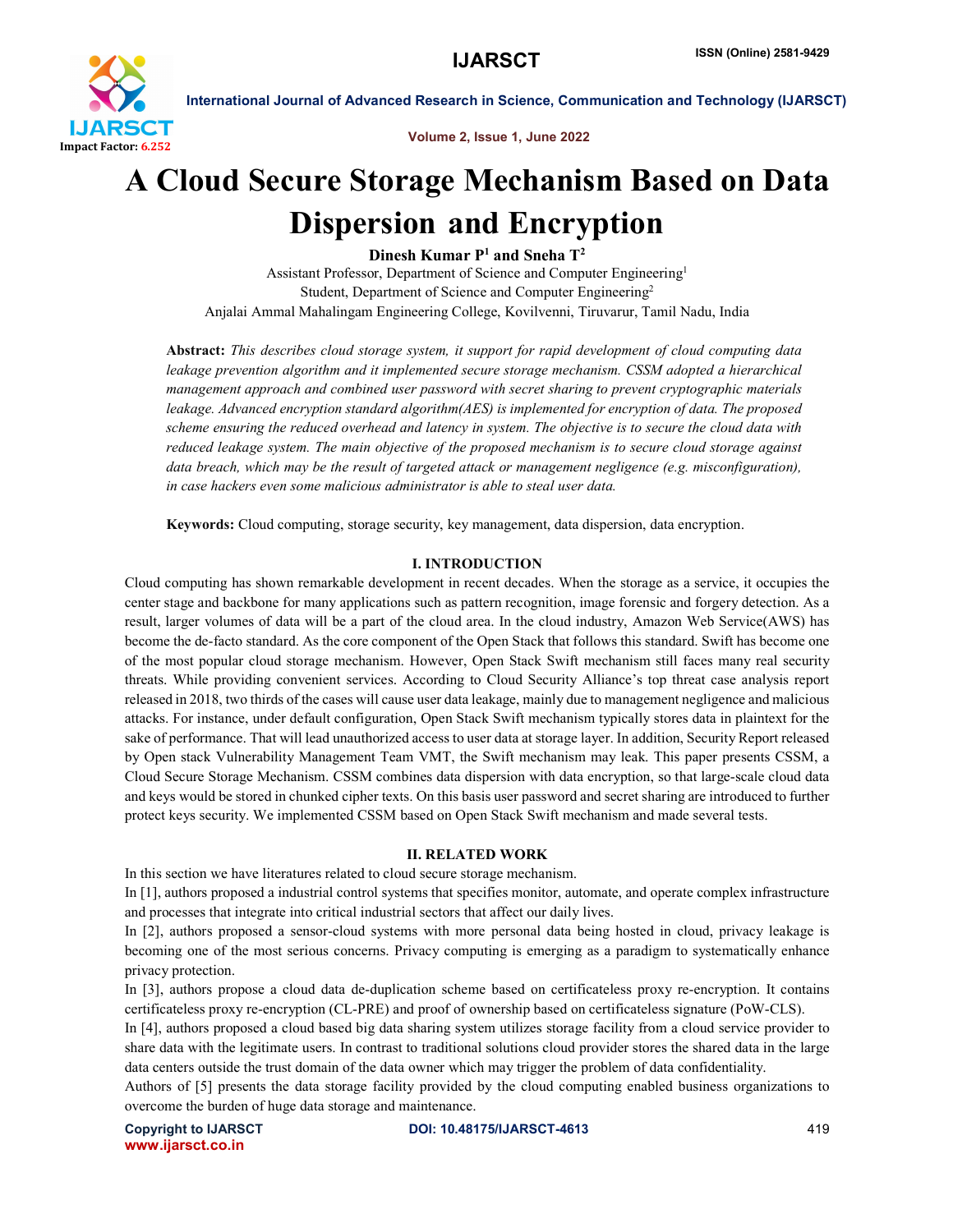

# Volume 2, Issue 1, June 2022

Authors of [6] examines the Internet of Things (IoT) is an interconnected network of computing nodes that can send and receive data without human participation.

In [7], authors proposed a multi-cloud storage with the optimization parameters to speed up the uploading time spent to store data in several cloud storage services.

# III. METHODOLOGY

- 1. LOGIN / LOGOUT: In this module the user can login by using their unique username and graphical password. The login module verify the user given username and password with the stored username and password in the cloud. If the username and password is matched the user can access the resources. If it does not match the user does not allowed to access the resource.
- 2. UPLOAD / DOWNLOAD: In this module the buyer and seller can post the ads and also able to download the data's that are post by other sellers. This module is mainly used to upload and also download the big data files.
- 3. DATA DISPERSION: Two data sets can have the same mean but they can be entirely different. Thus to describe data, one needs to know the extent of variability. This is given by the measures of dispersion. Range, interquartile range, and standard deviation are the three commonly used measures of dispersion.
- 4. ENCRYPTION: There are two basic encryption algorithms for cloud-based data: Symmetric encryption: The encryption and decryption keys are the same. This method is most commonly used for bulk data encryption.

## IV. SYSTEM ARCHITECTURE

A system architecture is the conceptual model that defines the structure, behaviour and more views of a system. An architecture description is a formal description and representation of a system, organized in a way that supports reasoning about the structures and behaviours of the system. The point of our framework it constructed a secure distributed storage system based on Hadoop system, which keep the confidentiality of cloud data through data dispersion and encryption. It performs the data decryption and assembly tasks before reading data. To prevent the keys from being stolen, this method requires key cache server and all keys should be stored in memory only. Some approaches introduced independent third party to manage the key. The system architecture of the proposed system is in figure 1.



Figure 1. System Architecture

# V. EXPERIMENTAL ANALYSIS

PYTHON TECHNOLOGY: Python is an interpreter, high-level and general-purpose programming language. It supports multiple programming paradigms including procedural, object-oriented, and functional programming. Python is often described as a "batteries included" language due to its comprehensive standard library.

www.ijarsct.co.in

Copyright to IJARSCT **DOI: 10.48175/IJARSCT-4613** 420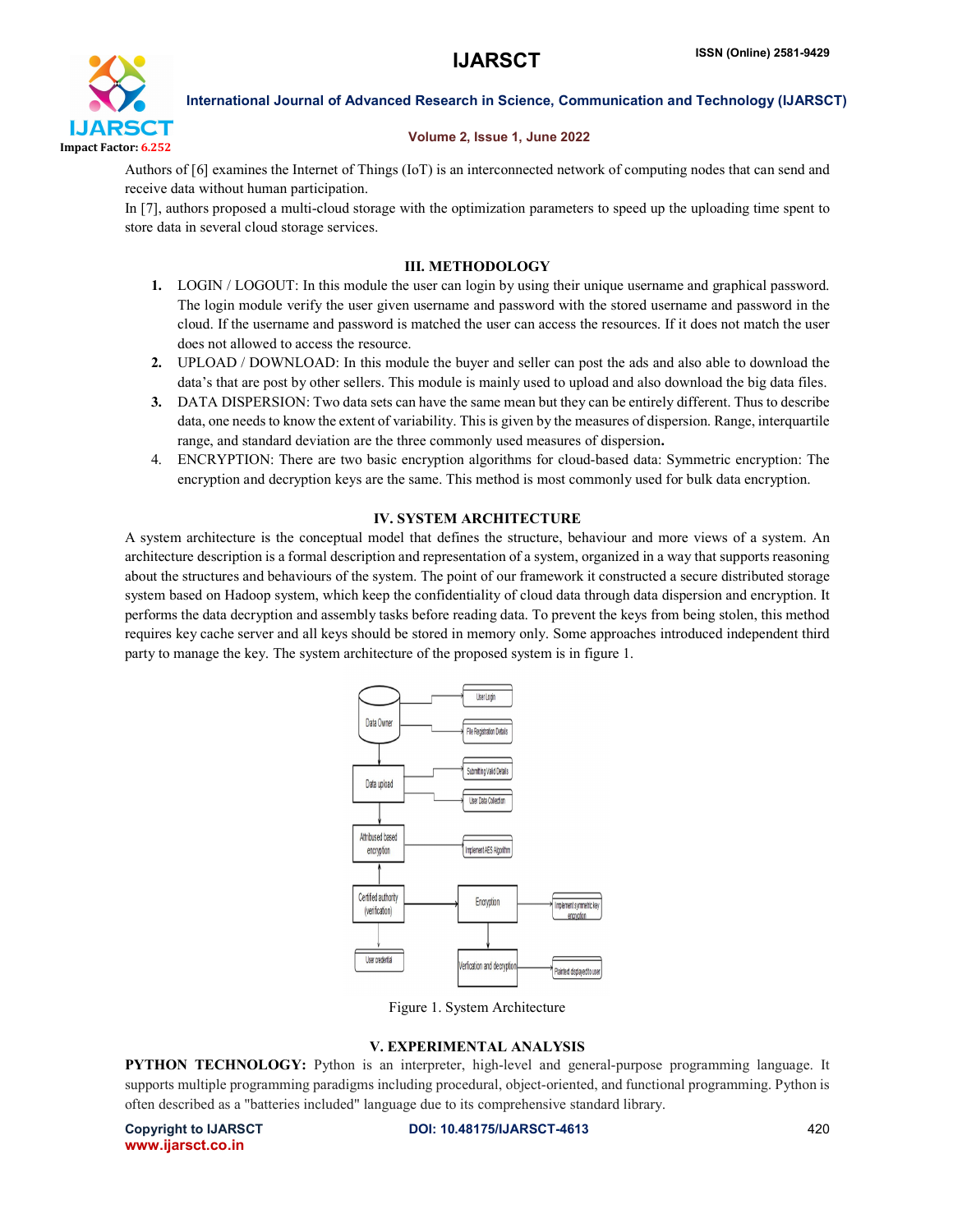

#### Volume 2, Issue 1, June 2022

PYTHON PROGRAMMING LANGUAGE: Python is a multi-paradigm programming language. Object-oriented programming and structured programming are fully supported and many of its features support functional programming and aspect-oriented programming including by Meta programming and met objects magic methods. Many other paradigms are supported via extensions including design by contract and logic programming. Python packages with a wide range of functionality including easy to learn and use, expressive language, interpreted language, cross-platform language, free and open source, Object-Oriented Language, extensible, large standard library, GUI, programming support, integrated.

Python uses dynamic typing and a combination of reference counting and a cycle-detecting garbage collector for memory management. It also features dynamic name resolution (late binding), which binds method and variable names during program execution.

Rather than having all of its functionality built into its core, Python was designed to be highly extensible. This compact modularity has made it particularly popular as a means of adding programmable interfaces to existing applications. Van Rossum's vision of a small core language with a large standard library and easily extensible interpreter stemmed from his frustrations with ABC, which espoused the opposite approach. Python is meant to be an easily readable language. Its formatting is visually uncluttered and it often uses English keywords where other languages use punctuation. Unlike many other languages, it does not use curly brackets to delimit blocks and semicolons after statements are optional. It has fewer syntactic exceptions and special cases than C or Pascal.

Python's developers strive to avoid premature optimization and reject patches to non-critical parts of the Python reference implementation that would offer marginal increases in speed at the cost of clarity. When speed is important, a Python programmer can move time-critical functions to extension modules written in languages such as C or use PyPy, a just-intime compiler. Python is also available which translates a Python script into C and makes direct C-level API calls into the Python interpreter. Python uses duck typing and has typed objects but untyped variable names. Type constraints are not checked at compile time rather operations on an object may fail signifying that the given object is not of a suitable type. Despite being dynamically typed, Python is strongly typed forbidding operations that are not well-defined (for example, adding a number to a string) rather than silently attempting to make sense of them.

THE PYTHON PLATFORM: The platform module in Python is used to access the underlying platform's data, such as, hardware, operating system, and interpreter version information. The platform module includes tools to see the platform's hardware, operating system and interpreter version information where the program is running. There are four functions for getting information about the current Python interpreter. python\_version() and python\_version\_tuple() return different forms of the interpreter version with major, minor and patch level components. python\_compiler() reports on the compiler used to build the interpreter. And python build() gives a version string for the build of the interpreter.

Platform() returns string containing a general purpose platform identifier. The function accepts two optional Boolean arguments. If aliased is true, the names in the return value are converted from a formal name to their more common form. When terse is true, returns a minimal value with some parts dropped.

PRODUCTIVITY AND SPEED: It is a widespread theory within development circles that developing Python applications is approximately up to 10 times faster than developing the same application in Java or  $C/C++$ . The impressive benefit in terms of time saving can be explained by the clean object-oriented design, enhanced process control capabilities, and strong integration and text processing capacities. Moreover, its own unit testing framework contributes substantially to its speed and productivity.

PYTHON IS POPULAR FOR WEB APPS: Web development shows no signs of slowing down, so technologies for rapid and productive web development still prevail within the market. Along with JavaScript and Ruby, Python with its most popular web framework Django has great support for building web apps and is rather popular within the web development community.

OPEN-SOURCE AND FRIENDLY COMMUNITY: As stated on the official website, it is developed under an OSIapproved open source license, making it freely usable and distributable. Additionally, the development is driven by the community actively participating and organizing conference, meet-ups, hackathons etc. fostering friendliness and knowledge-sharing.

BROAD APPLICATION: It is used for the broadest spectrum of activities and applications for nearly all possible industries. It ranges from simple automation tasks to gaming, web development, and even complex enterprise systems.

www.ijarsct.co.in